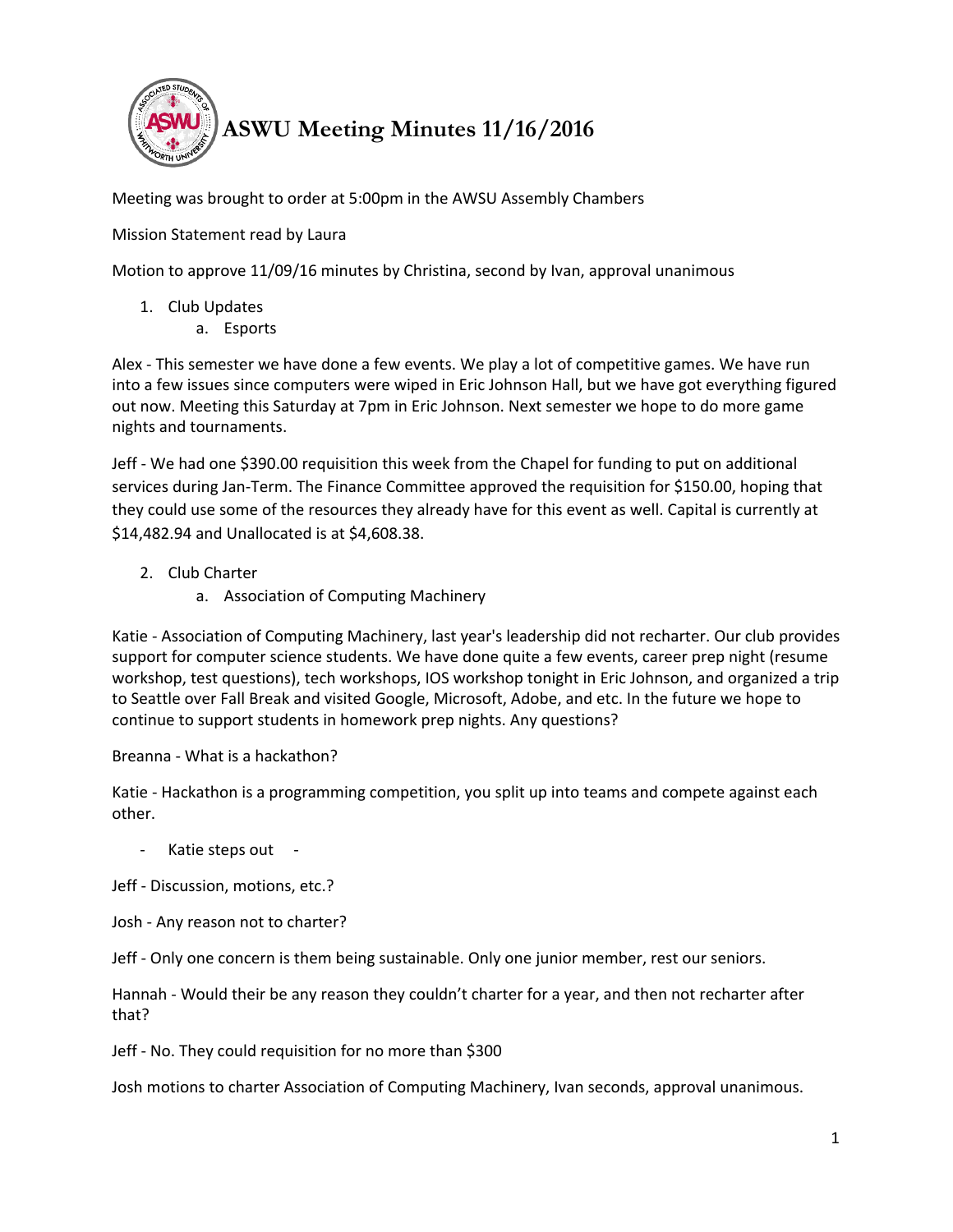## 3. Reports and Vibes

Camina - Cultural Awareness Week, things have been going pretty well. Hola dinner tonight at 5:30pm, International Forum tomorrow night, please tell your residents to come. Friday is the international festival, you should all go. It is free if you have a meal plan, \$10 if you don't. Show starts at 7pm. Thank you for all support this week.

Laura - There is a grad student, that was interested in intramurals. He is concerned that on top of the \$60 to play intramural sports, he was paying \$7 to enter the UREC every time.

Breanna - You can buy a membership for the UREC for the semester instead of paying every time, and I think that is the way to get around it.

Alex F - A lot of people excited for Midnight Madness and also heard good things about the election demonstration yesterday.

Mike - Election talks are a lot more civil now. It is neat, and it would be awesome to facilitate a conversation around this topic. Jesus the Christ and Donald Trump event tonight. These conversations take place on a smaller scale. Faculty and Students will sit around table and ask each other questions to engage in conversation about faith and politics. In the MPR at 7pm.

Christina - There was a lot of people really down Tuesday and Wednesday last week but more focused on Academics now.

Shaun - Baldwin Jenkins Resident Director sent an email out to all residents about the election urging people to engage in conversations respectfully to not to hurt people with comments.

Norma - There are a lot of students that are more than upset, they are in fear. They are scared how to move forward and what their life will look like. It's affecting a certain group of people. These students just reached the lowest part in their lives right now. For the people that are affected, I'm not sure that they have the strength to engage in conversation right now. We need to hear stories and who this is affecting the most. For both sides, not one sided.

Shaun - How was the turn out for the event yesterday? How was it?

General consensus was it was great. Lots of positive things.

Bailey - That demonstration was the beginning, getting a roster to see who will stand up. We can't do this one event and pat ourselves on the back and be done. Listening to Oakland was great, a variety of people were represented which was awesome. Was very successful and great to see all groups of people represented.

Camina - There were some people who wanted to go, but were scared to. Just didn't know what was going to happen, and who would show up. People are scared to leave their dorms or houses to come to campus.

Mae - You guys did a phenomenal job. I was talking to a friend who is very conservative he said you did a great job organizing it so no one felt down or attacked.

Breanna - The executive team sat down Monday to talk about how ASWU can reflect on this topic. We would love to hear about your ideas about what we can do as an organization to help on campus.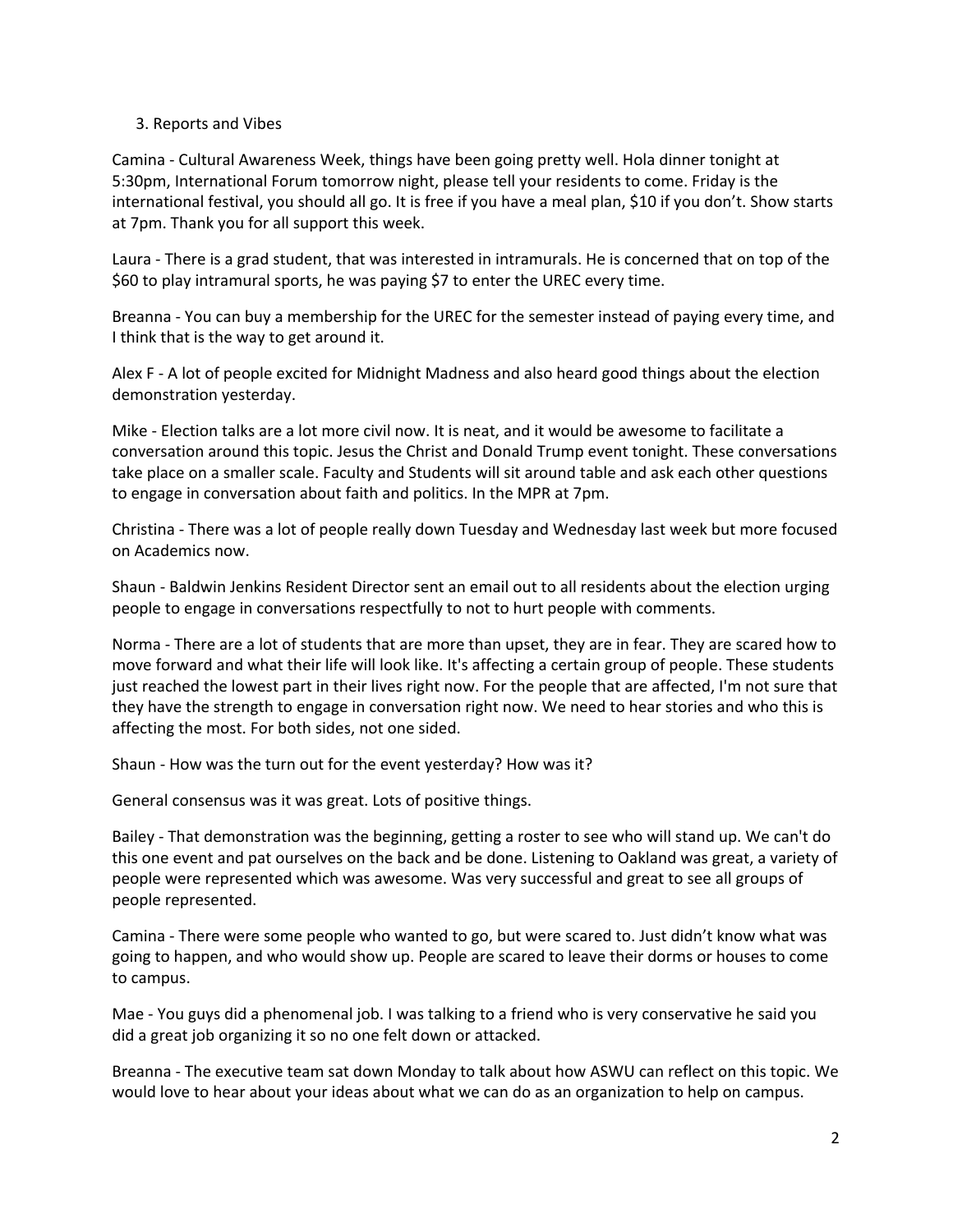Karlin - New Whitworthian came out today, and also we did a article on the event yesterday. The video will hopefully come out soon, so please share that. Article is up on Facebook.

Christina - Arend unplugged was great last weekend. I am assuming we won't have a newsletter next week so in two week's is Deck the Halls. It is on December  $3<sup>rd</sup>$  at 8pm during regular PrimeTime. Let people know that will be happening. Basic Description is East side vs West side, to take on a classical Christmas movie, and transform their side of the hall into that story. Each dorm room is set up as a scene, and it tells a story as you walk through the hall.

Hannah - Oliver Twist this Saturday. Lights, music, snacks. It will be really fun. \$2.

Will - How much is Deck the Halls?

Christina - As far as I know, there won't be a charge to attend.

Bailey - We went to NACA. It was nice, we watched some really weird and some really great things. We booked two different comedians. Jen Cober, she is so funny, you can look online for some of her performances. We also booked Pete Lee. He is really funny, and actually he is dating someone from Orange is the New Black. Also in February we booked the Dating Doctor. He is going to come to teach us how to be in relationships. Still in conversation with a couple other things.

Rachel - Since there won't be a newsletter next week, there will be a Yule-Ball put on by 3 clubs in the MPR, December 2<sup>nd</sup> at 7:30. Going to be super fun.

Elisha - Tomorrow night at 7pm Outdoor Rec is hosting the Snowboard Film Festival, go watch the film and we have 10 free lift tickets you can win if you attend.

Breanna - Funny story, I actually went to one of David Coleman lectures and he gave me a DVD on dating advice, so we should watch that. Also, I got a call from KHC to help with a food drive. I told them we would help out with it. Boxes in the hub, please put in your newsletters. Will start the week after Thanksgiving until December 3<sup>rd</sup>.

Emily - December 2<sup>nd</sup> is the Boppell Coffeehouse at 8pm, bring your own mug.

Bailey - Just a reminder, December  $1<sup>st</sup>$  is the night at the union. From 6-8. One yoga class, and one spin class. Just a small event, they will do a social hour starting at 5pm with free items. Sign up link will be sent out soon.

Whit - Waste reduction challenge is officially over. It was successful, and there was a significant change. Winner was Duvall, because of the most significant change. Went from a 4.5 to a 7.2 at the end of the challenge. Got a lot of help from the eco reps and they made fun little projects. We will be celebrating in Duvall soon. Also, tomorrow at 5pm in Weyerhaeuser 203 there is a talk on Climate Change.

Norma - Maryanne used to be a representative 2 years ago for Boppell and Arend. She already graduated, but she is working on a new project in the Spokane Community. It is a daytime homeless shelter, called Open Doors. They need a lot of help construction, such as painting, furniture, food making. If this interests you, they need help ASAP as they are on a timeline crunch.

Whit - Kipos club needs help as well. If you interested, please contact her.